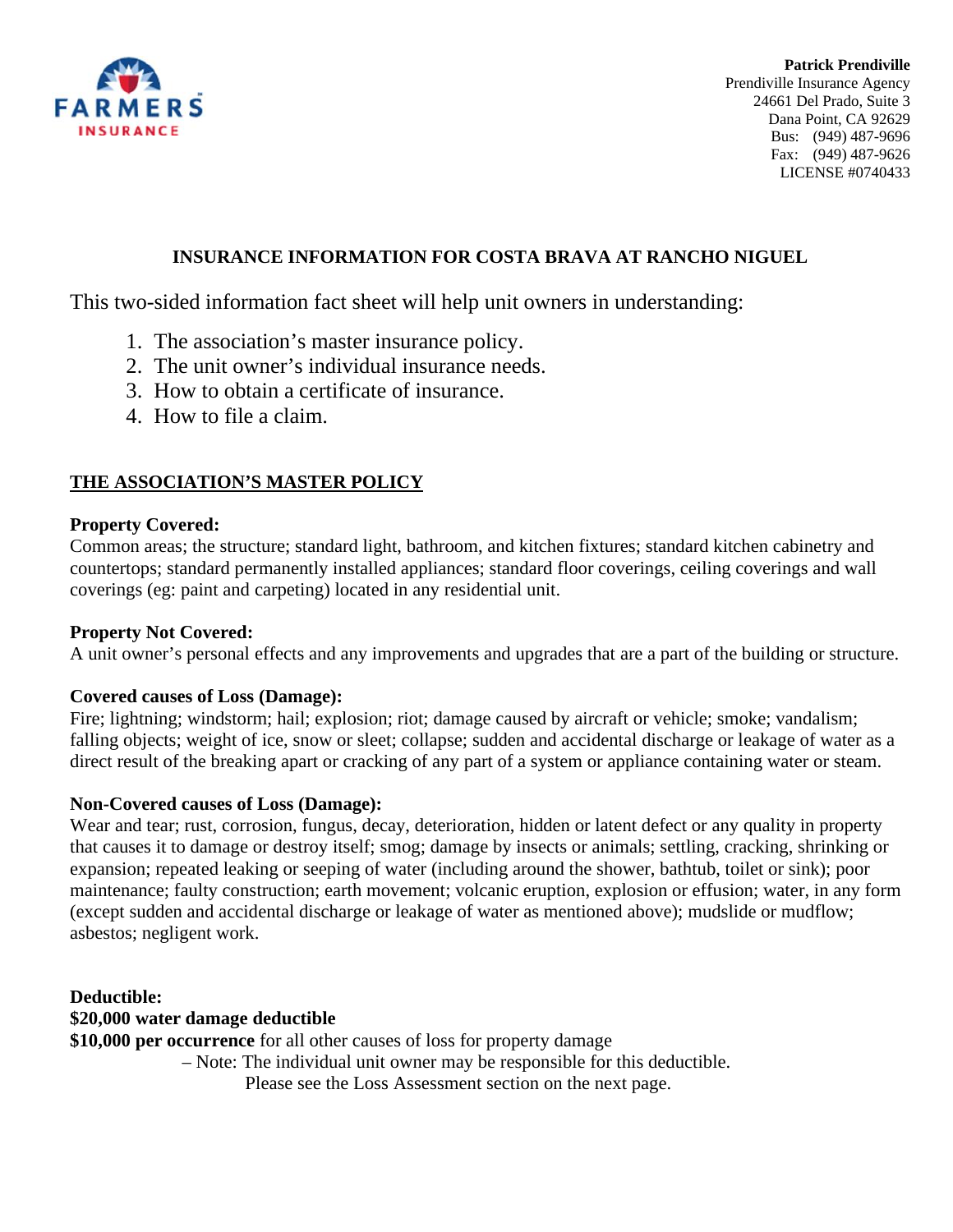# **UNIT OWNER'S INSURANCE NEEDS**

**Personal Property** coverage, with replacement cost, covering personal belongings as the master association policy does not cover a unit owner's personal property.

**Building Additions and Alterations** need to be covered on a unit owner's personal policy. Such items include all additions and alterations made to the original structure. Should a unit have upgraded bathroom, kitchen and light fixtures; upgraded kitchen cabinetry and countertops; upgraded permanently installed appliances; and/or upgraded floor coverings, ceiling coverings and wall coverings, the unit owner needs to insure for the additional cost of these upgrades.

Loss of Use will pay the unit owner's additional living expense while the unit is unfit to live in due to a covered loss. If a condo is rented out, this coverage will be replaced with Loss of Rents coverage.

**Loss Assessment** will pay the unit owner's share of a special assessment levied by the Association due to an insured loss exceeding the association's master policy limits.

Important – In the recent past, unit owners have been exposed to Association deductibles in certain circumstances. With proper building and Loss Assessment coverage, unit owners can obtain coverage for their portion of the Association's deductible.

## **YOUR ASSOCIATION'S deductible is \$20,000 for water damage and \$10,000 for all other property claims.**

**Personal Liability** pays for bodily injuries to other people or damage to their property if the unit owner is liable resulting from unintentional acts committed by family members including sporting activities and acts of pets.

## **CEA Earthquake:**

**Building Property (Interior Structural Coverage):** \$25,000-\$100,000 with 5%-25% deductible options.

**Personal Property:** \$5,000 - \$200,000 coverage with 5%-25% deductible options.

**Loss of Use:** \$1,500 - \$100,000 for additional living expenses.

**Earthquake Loss Assessment Coverage:** This coverage will pay for your share of earthquake damage to the association Units when you are assessed because the association either had no coverage or they need to meet their deductible. \$25,000 - \$100,000 with 5%-25% deductible options.

**Unit owner's coverage may be obtained by calling Cindy Laing at your association's insurance agency, Prendiville Insurance Agency at (800) 482-4467.**

# **HOW TO OBTAIN A CERTIFICATE OF INSURANCE**

Certificates of Insurance (available to financial institutions for loan purposes) may be obtained by visiting [www.EOIDirect.com](http://www.eoidirect.com/) or contacting their help desk at  $(877)$  456-3643.

# **HOW TO FILE A CLAIM**

If you have a claim, notify your association's management company (or designated board member) and your own homeowner's insurance carrier. Claims payments under this policy are made to your board of directors as insurance trustee.

*The above information is provided to assist in understanding the basic coverage on the Association's and Unit Owner's policies. For final coverage determination, both policies should be reviewed.*

**P r e n d i v i l l e I n s u r a n c e A g e n c y 8 0 0 – 4 8 2 – 4 4 6 7**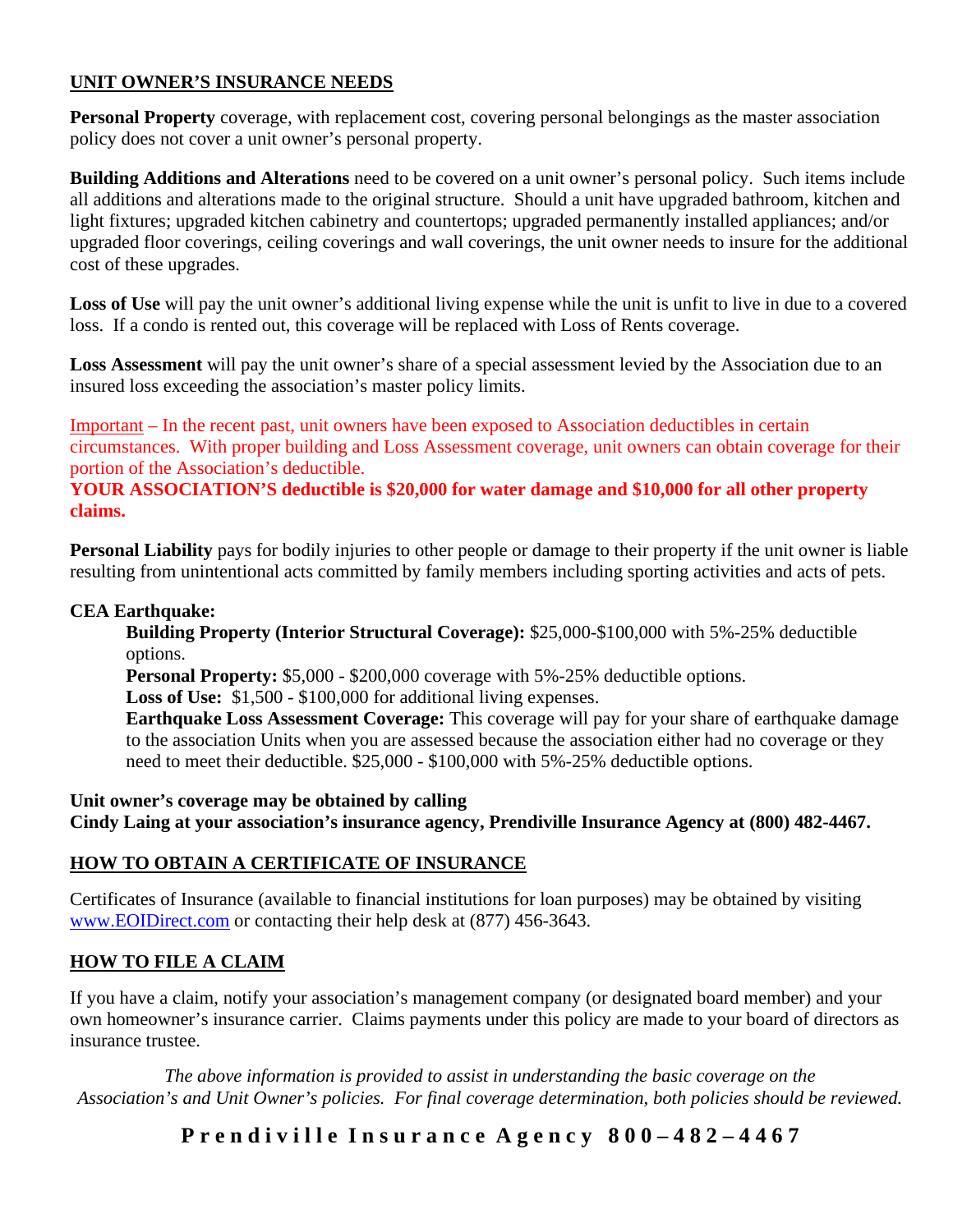# **2022 – 2023 Insurance Disclosure Statement**

(As required by California Civil Code Section 5300) *COSTA BRAVA AT RANCHO NIGUEL*

The California Civil Code Section 5300 requires that the Association send insurance disclosure statement to each of its members. Accordingly, we are providing you the following information in compliance with the Civil Code.

The following is a summary of the association's insurance coverage for policy period 2022 – 2023:

#### **Coverage for Items 1, 2, 5, 6, 7 & 8 below are provided by: Prendiville Insurance Agency Phone: (949) 487-9696 / fax: (949) 487-9626**

#### **1. Property Insurance: Policy # 60666-94-40**

|    | (A) | Insurance carrier:                        | <b>Truck Insurance Exchange</b>                            |
|----|-----|-------------------------------------------|------------------------------------------------------------|
|    | (B) | The type of insurance:                    | <b>Property</b>                                            |
|    | (C) | The policy limits of the insurance:       | \$58,993,172                                               |
|    | (D) | The amount of deductible, if any:         | \$10,000 / \$20,000 Water Loss                             |
|    | (E) | The policy term is:                       | 06/01/2022 - 06/01/2023                                    |
| 2. |     | Liability Insurance: Policy # 60666-94-40 |                                                            |
|    | (A) | Insurance carrier:                        | Truck Insurance Exchange                                   |
|    | (B) | The type of insurance:                    | <b>Commercial General Liability</b>                        |
|    | (C) | The policy limits of the insurance:       | \$1,000,000 Per Occurrence<br>\$2,000,000 Annual Aggregate |
|    | (D) | The amount of deductible, if any:         | N/A                                                        |
|    | (E) | The policy term is:                       | 06/01/2022 - 06/01/2023                                    |
| 3. |     | Earthquake Insurance: Policy # N/A        |                                                            |
|    | (A) | Insurance carrier:                        | N/A                                                        |
|    | (B) | The type of insurance:                    | <b>Earthquake Coverage</b>                                 |
|    | (C) | The policy limits of the insurance:       | N/A                                                        |
|    | (D) | The amount of deductible, if any:         | N/A                                                        |

 $(E)$  The policy term is:  $N/A$ 

**4. Flood Insurance: Policy # N/A**

| (A) | Insurance carrier:                  | N/A                   |
|-----|-------------------------------------|-----------------------|
| (B) | The type of insurance:              | <b>Flood Coverage</b> |
| (C) | The policy limits of the insurance: | N/A                   |
| (D) | The amount of deductible, if any:   | N/A                   |
| (E) | The policy term is:                 | N/A                   |